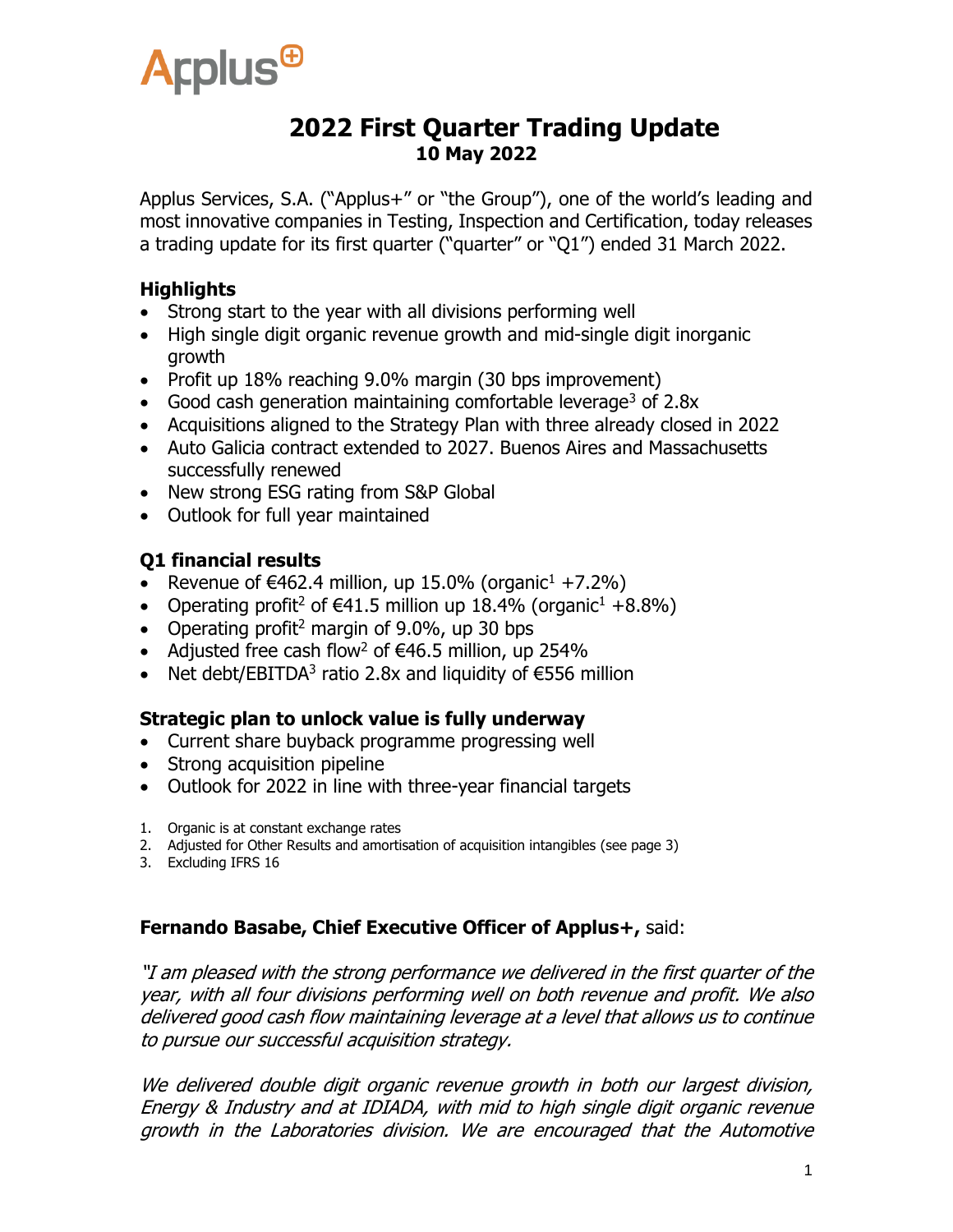

division broadly maintained the revenue level it achieved in the exceptionally strong 2021 first quarter comparative period reflecting strong underlying fundamentals in the business. This was further supported by the renewal of the important Galicia contract, testament to the quality of our service and execution.

I was also pleased to see in March a new ESG rating from S&P Global, ranking Applus+ as the 11th highest scoring company out of 105 in its sector with a score of 54/100 for ESG management, considerably above the average of 24/100 in the sector. We are very proud of this latest recognition within our ESG achievements, which reinforces our commitment in this direction as a core part of our three-year strategic plan in alignment with our financial performance.

Whilst acknowledging the current level of global political and economic uncertainties, we remain confident of our business performance and maintain the outlook as reported in the FY21 Results which is fully in line with the Strategy Plan. We continue to focus on improving the quality of our portfolio through selected divestments of some non-strategic operations and acquisitions. We expect organic revenue to increase mid to high-single digit and for the adjusted operating profit margin to improve year on year, with this margin improvement expected to be between 30 and 40 basis points<sup>1</sup>.

We have also separately announced today my intention to retire as CEO once a successor is firmly in place. I am pleased to be leaving Applus+ in good shape and with a strong management team and have every confidence that it will grow strongly in the future."

1. Margin improvement includes the impact of the IDIADA Accelerated Depreciation and is before taking account of the benefit of any disposals

#### **Overview of performance**

The financial performance of the Group is presented in an "adjusted" format alongside the statutory ("reported") results. The adjustments are made in order that the underlying financial performance of the business can be viewed and compared to prior periods by removing the financial effects of other results.

Where stated, organic revenue and profit is adjusted for acquisitions or disposals in the prior twelve-month period and is stated at constant exchange rates, taking the current year average rates used for the income statements and applying them to the results in the prior period.

In the table below the adjusted results are presented alongside the statutory results.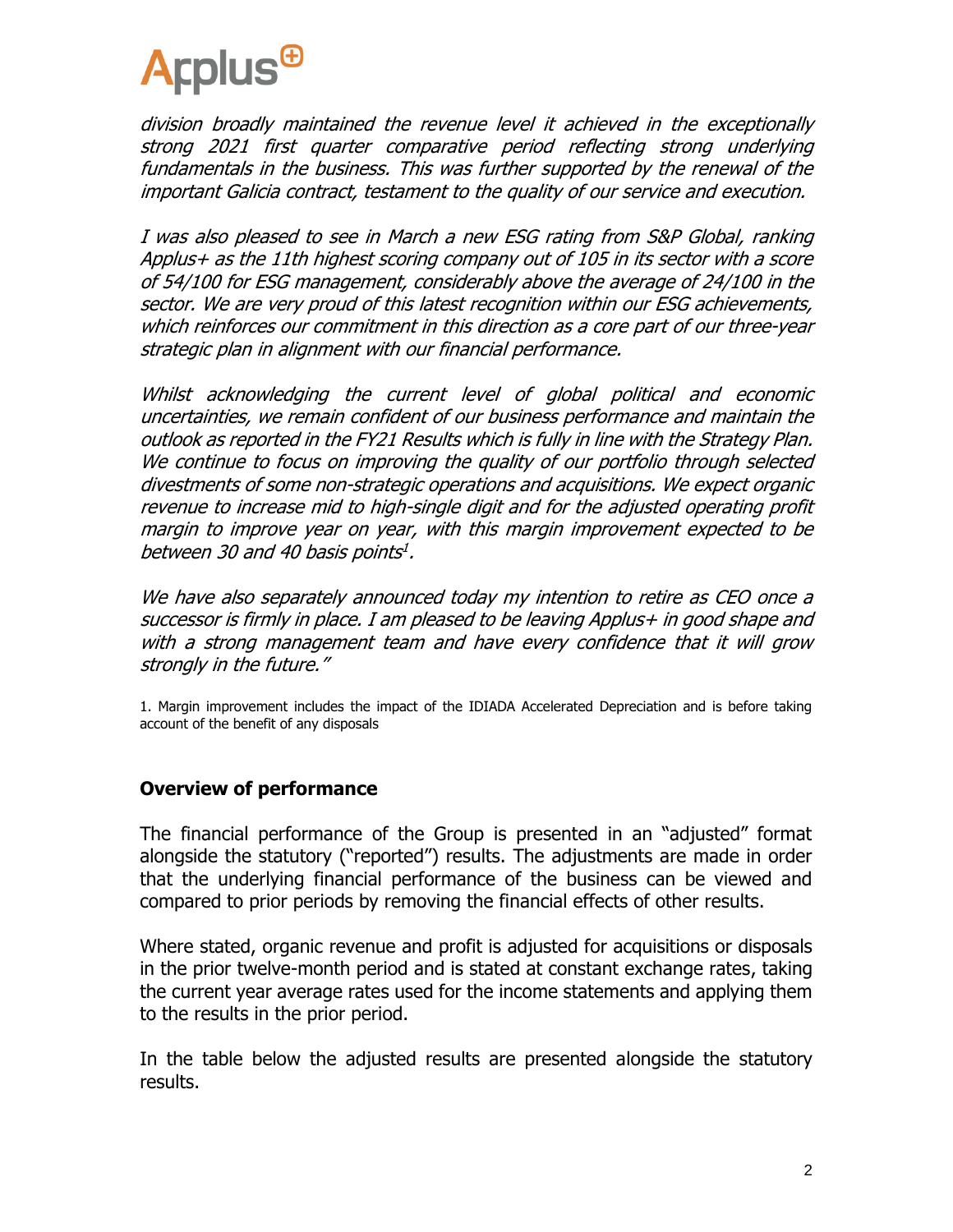

|                            |                     | Q1 2022                 | Q1 2021                            |                     |                         |                                    |                                   |
|----------------------------|---------------------|-------------------------|------------------------------------|---------------------|-------------------------|------------------------------------|-----------------------------------|
| <b>EUR Million</b>         | <b>Adj. Results</b> | <b>Other</b><br>results | <b>Statutory</b><br><b>results</b> | <b>Adj. Results</b> | <b>Other</b><br>results | <b>Statutory</b><br><b>results</b> | $+/-$ %<br>Adj.<br><b>Results</b> |
| <b>Revenue</b>             | 462.4               | 0.0                     | 462.4                              | 402.1               | 0.0                     | 402.1                              | 15.0%                             |
| <b>Ebitda</b>              | 70.4                | 0.0                     | 70.4                               | 61.6                | 0.0                     | 61.6                               | 14.2%                             |
| <b>Operating Profit</b>    | 41.5                | (17.7)                  | 23.8                               | 35.1                | (15.6)                  | 19.4                               | 18.4%                             |
| Net financial expenses     | (5.8)               | 0,0                     | (5.8)                              | (6.1)               | 0,0                     | (6.1)                              |                                   |
| <b>Profit Before Taxes</b> | 35.7                | (17.7)                  | 18.0                               | 28.9                | (15.6)                  | 13.3                               | 23.4%                             |

The figures shown in the table above are rounded to the nearest  $\epsilon$ 0.1 million.

Adjustments of €17.7 million (Q1 2021: €15.6m) in the Operating Profit represent the amortisation of acquisition intangibles of  $E17.1$  million (Q1 2021:  $E15.6$ m) and a charge for other items of €0.6 million (Q1 2021:  $€0.1m$ ).

The reported revenue was 15.0% higher than in the first quarter of 2021 due to strong organic revenue growth plus the benefit of acquisitions and currency translation. The adjusted earnings before interest, tax and depreciation (Adjusted EBITDA) was  $\epsilon$ 70.4 million and up 14.2% while the adjusted operating profit before tax was €41.5 million, up 18.4% resulting in a margin of 9.0%, 30 basis points higher than Q1 2021. The adjusted profit before tax of €35.7 million was 23.4% higher than the first quarter of 2021 due to the increase in adjusted operating profit as well as slightly lower interest.

The reported profit before tax of  $E18.0$  million was 35% higher than the one in Q1 2021.

#### **Revenue**

Revenue for the three-month period ended 31 March 2022 of €462.4 million was 15.0% higher than the previous year first quarter revenue.



The revenue growth bridge for the quarter in  $\epsilon$  million is shown below.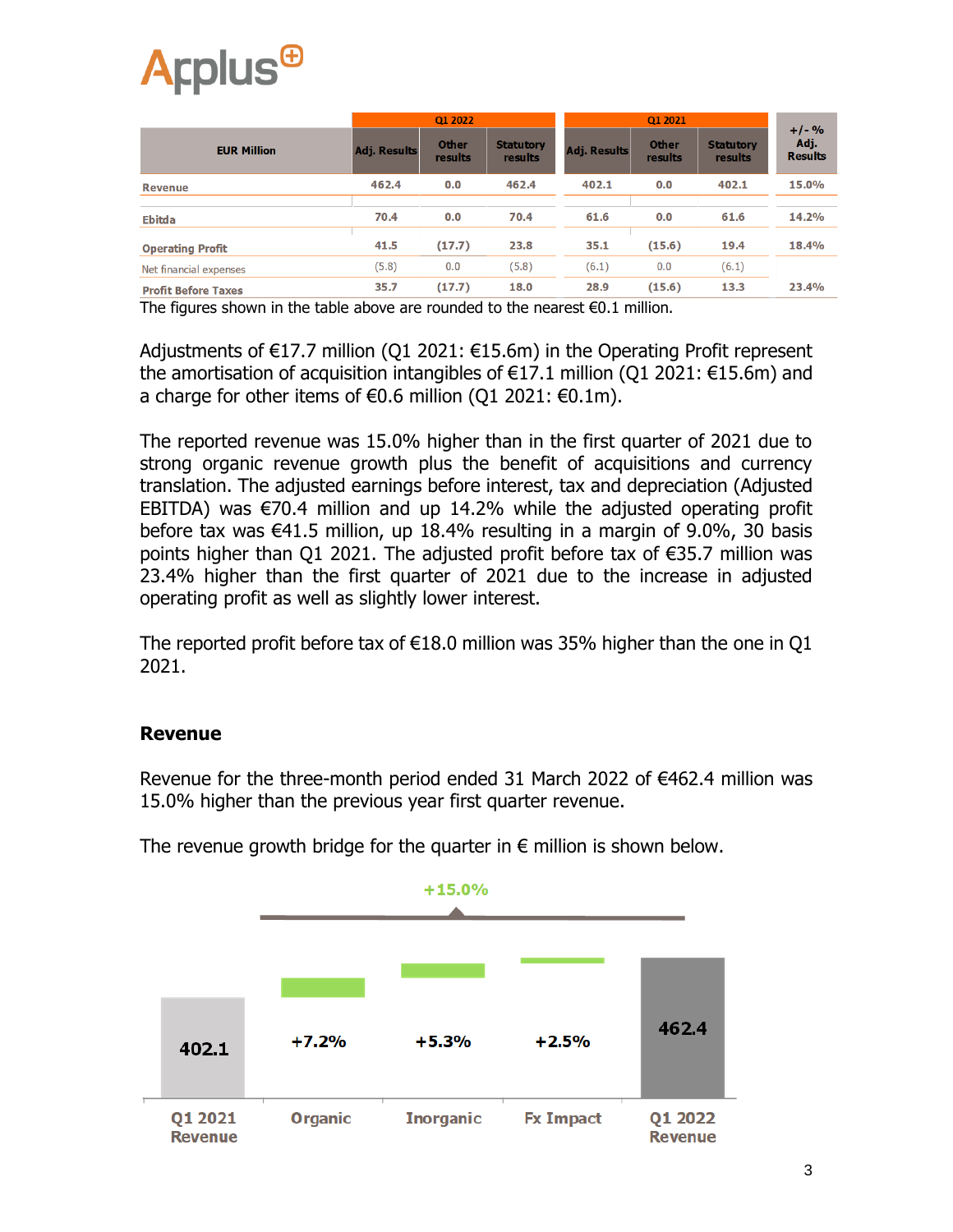

The total revenue increase of 15.0% for the quarter was made up of an increase in organic revenue at constant exchange rates of 7.2%, a contribution in revenue from acquisitions made in the previous 12 months of 5.3% and a positive currency translation impact of 2.5%.

The business had a strong start to the year with all four divisions performing well.

The 5.3% Inorganic revenue growth relates to six acquisitions closed in 2021 as well as Lightship Security Inc, that was closed in February. The three largest contributions to the revenue growth in the first quarter were from SAFCO in Saudi Arabia and Enertis in Spain, both from the Energy & Industry division and IMA Dresden in Laboratories. After the quarter end, two further acquisitions were made in April: Alpe Metrología, a small calibration laboratory in Pamplona, Spain and IDV, a company that manages three statutory vehicle stations in Madrid.

Of the revenue in the first quarter of 2022, 47% was generated in the reporting currency of the Group (euro) and 53% in other currencies of which the US dollar and other currencies linked to the US dollar are the largest at 17%. The exchange rates are materially different to that during the first quarter of last year with the US dollar rate used for the translation of the profit and loss being 7.5% stronger against the Euro following the trend that started in the second half of last year.

#### **Adjusted Operating Profit**

Adjusted operating profit for the three-month period ended 31 March 2022 of  $€41.5$  million was 18.4% higher than the first quarter in the previous year.



The operating profit growth bridge for the quarter in  $\epsilon$  million is shown below with the corresponding margins.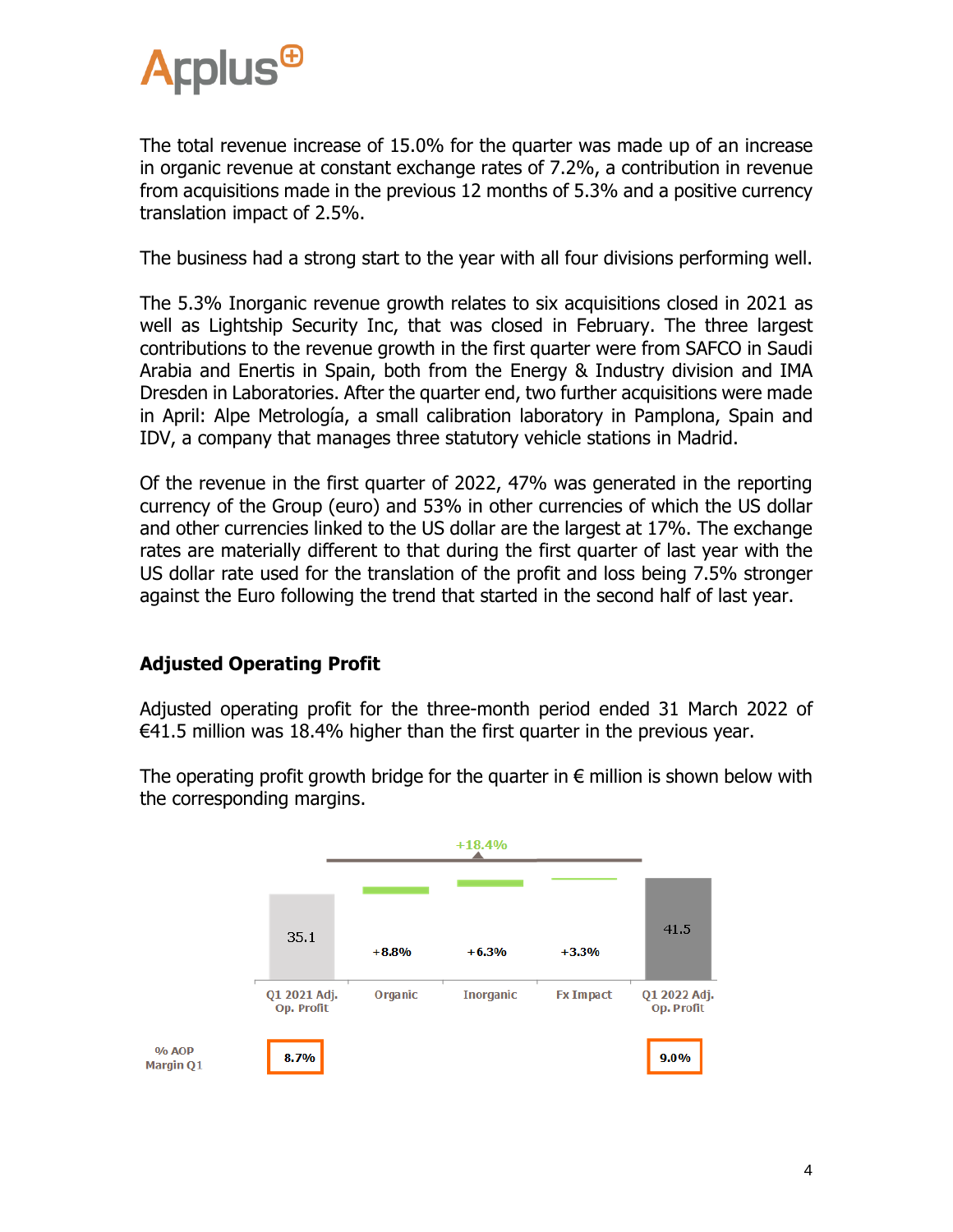

Organic adjusted operating profit was up 8.8%, incremental profit from acquisitions was 6.3% and there was a favourable currency translation impact of 3.3%.

The adjusted operating profit margin was 9.0%, up from 8.7% due to the recovery in the revenue in the Group and especially within the Energy & Industry division.

#### **Segmental Analysis**

Below is the breakdown of revenue in  $\epsilon$  million and the percentage growth for the first quarter of the year compared to the prior year first quarter.

|                      | <b>Actual 2022</b> |                | <b>Actual 2021</b> |           |              |       |
|----------------------|--------------------|----------------|--------------------|-----------|--------------|-------|
| <b>Revenue</b>       |                    | <b>Organic</b> | <b>Inorganic</b>   | <b>FX</b> | <b>Total</b> |       |
| Energy & Industry    | 245.7              | 10.1%          | 7.3%               | $4.0\%$   | 21.4%        | 202.4 |
| Laboratories         | 41.0               | $6.3\%$        | 19.7%              | $4.6\%$   | 30.6%        | 31.4  |
| Auto                 | 116.0              | $(1.3)\%$      | $0.0\%$            | (0.1)%    | (1.4)%       | 117.6 |
| Idiada               | 59.7               | 15.4%          | $0.0\%$            | $2.2\%$   | 17.6%        | 50.8  |
| <b>Total Revenue</b> | 462.4              | 7.2%           | 5.3%               | 2.5%      | 15.0%        | 402.1 |

Energy & Industry reported revenue of  $E$ 245.7 million for the quarter, being more than half of the revenue of the Group and delivered very strong growth of 21.4% of which 10.1% was organic. There was very strong growth from Power and Renewables and also from Oil & Gas infrastructure inspection due to the resurgence in energy companies spending to increase energy supply. Both the Capex part and the Opex part grew strongly in the double digits compared to the first quarter of last year.

Laboratories had first quarter revenue of €41.0 million being 9% of the Group and had very strong revenue growth of 30.6% of which 6.3% was organic. Most of the segments performed well with others expecting to catch up in the second quarter. The recent lockdowns in some Chinese cities will have some impact on the growth for Laboratories in the second quarter as China makes up approximately 7% of the division revenue.

The Auto division with  $E116.0$  million of revenue in the quarter or 25% of the Group revenue had broadly similar revenue to the first quarter of 2021 of  $E$ 117.6 million. This was an encouraging result considering that the first quarter of 2021 enjoyed significant organic revenue growth led by the continued strong post lockdown recovery due to COVID-19, especially in Spain and Latin America. The renewal in February of the important statutory vehicle inspection contract in Galicia that generated €53 million revenue in 2021 was followed shortly after by the renewal of the contracts in Buenos Aires (€10 million in 2021) and in Massachusetts (€7 million in 2021).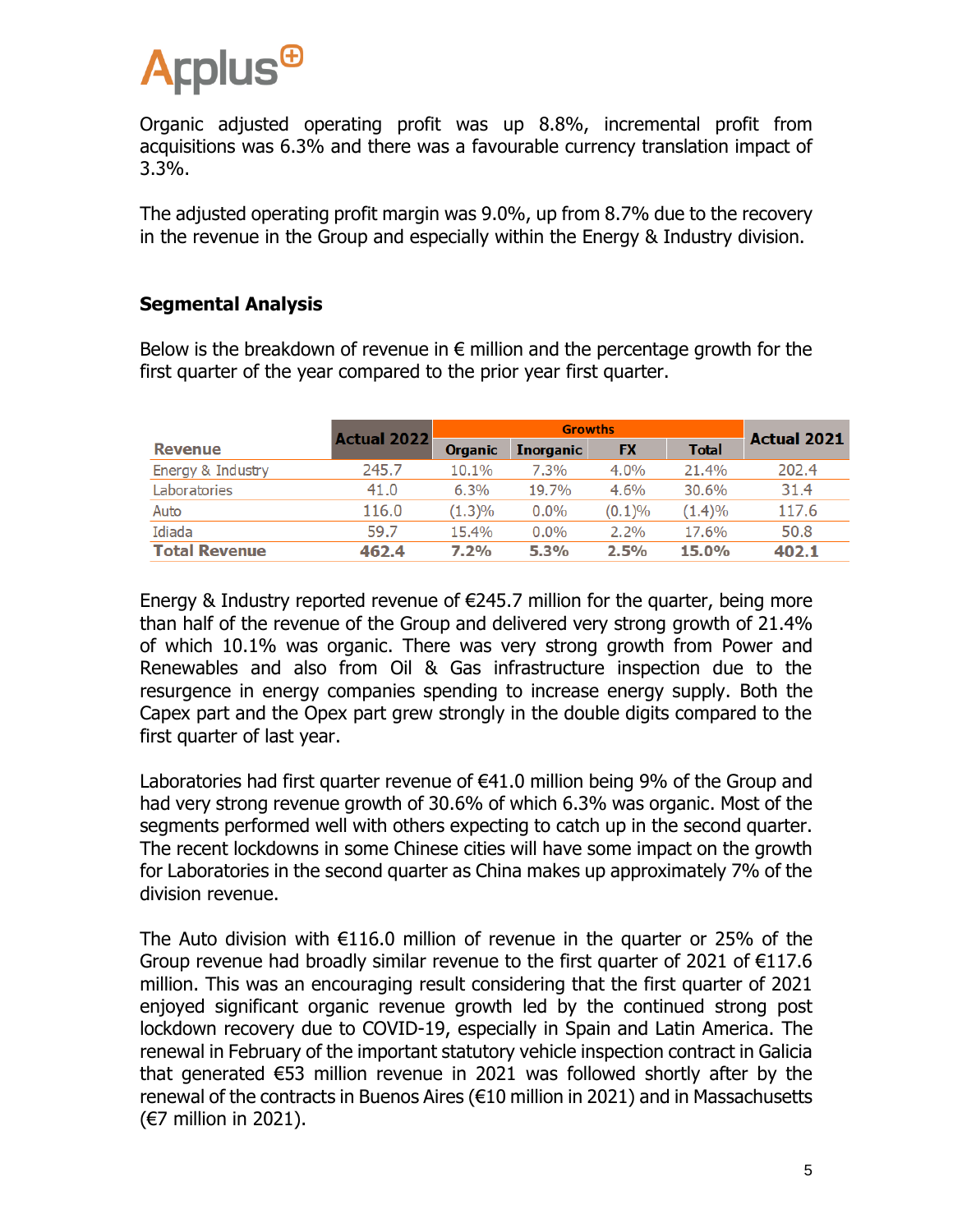

The IDIADA division with €59.7 million of revenue or 13% of the Group in the first quarter delivered very strong revenue growth of 17.6% of which 15.4% was organic. This strong growth is a continuation of the performance in the last quarter of 2021 led by demand for testing electric engines, vehicle batteries and fully body electric and hybrid vehicles, but also had a renewal of growth of vehicles powered by internal combustion engines. The division's momentum is likely to experience some slowdown in the second quarter due to the recent lockdowns in China that accounts for 13% of the division revenue. The tender for the concession continues to be awaited and is expected to be launched in the next few months.

## **Cash Flow and Net Debt**

Cash flow generation was strong in the period with a working capital increase of €3.4 million from the year end position and Capex of €9.9 million. After tax and interest outflow, the adjusted free cash flow generation was  $\epsilon$ 46.5 million compared to  $\epsilon$ 13.1 million in the prior year first quarter and compared to  $\epsilon$ 128.5 million in full year 2021.

Net debt at the quarter end was €837 million (€803 million at 31 December 2021). Net debt calculated using the debt covenant definitions (excluding the impact of IFRS16) was €641 million (€608 million at 31 December 2021). The available liquidity remains high, continuing to be over €500 million.

The financial leverage of the Group at the end of March 2022, measured as Net Debt to last twelve months Adjusted EBITDA, was 2.8x (as defined by the debt covenants), slightly lower than at the end of March 2021 when it was 2.9x and slightly higher than the position at 31 December 2021 when it was 2.7x. The leverage covenant is set at 4.0x which is considerably higher than the current level.

#### **Share buyback**

The share buyback programme, targeting 5% purchase of the issued share capital of the Group, was announced at the time of the Strategic Plan on the 30 November 2021 and commenced in February. This is progressing well and by the end of the first quarter 3.5% of the shares had been purchased at an average price of  $\epsilon$ 7.56 per share resulting in a €37.6 million cash outflow in the first quarter. Since then and up to Friday 6<sup>th</sup> May a further 1.3% has been purchased resulting in a total cash outflow of  $\epsilon$ 51.0 million year to date. The remaining 0.2% is expected to be purchased within the next few days ending the current programme.

At the Annual General Meeting of shareholders, scheduled for the  $28<sup>th</sup>$  of June 2022, the Board is expected to propose a resolution to cancel the entire 5.0% of share capital purchased.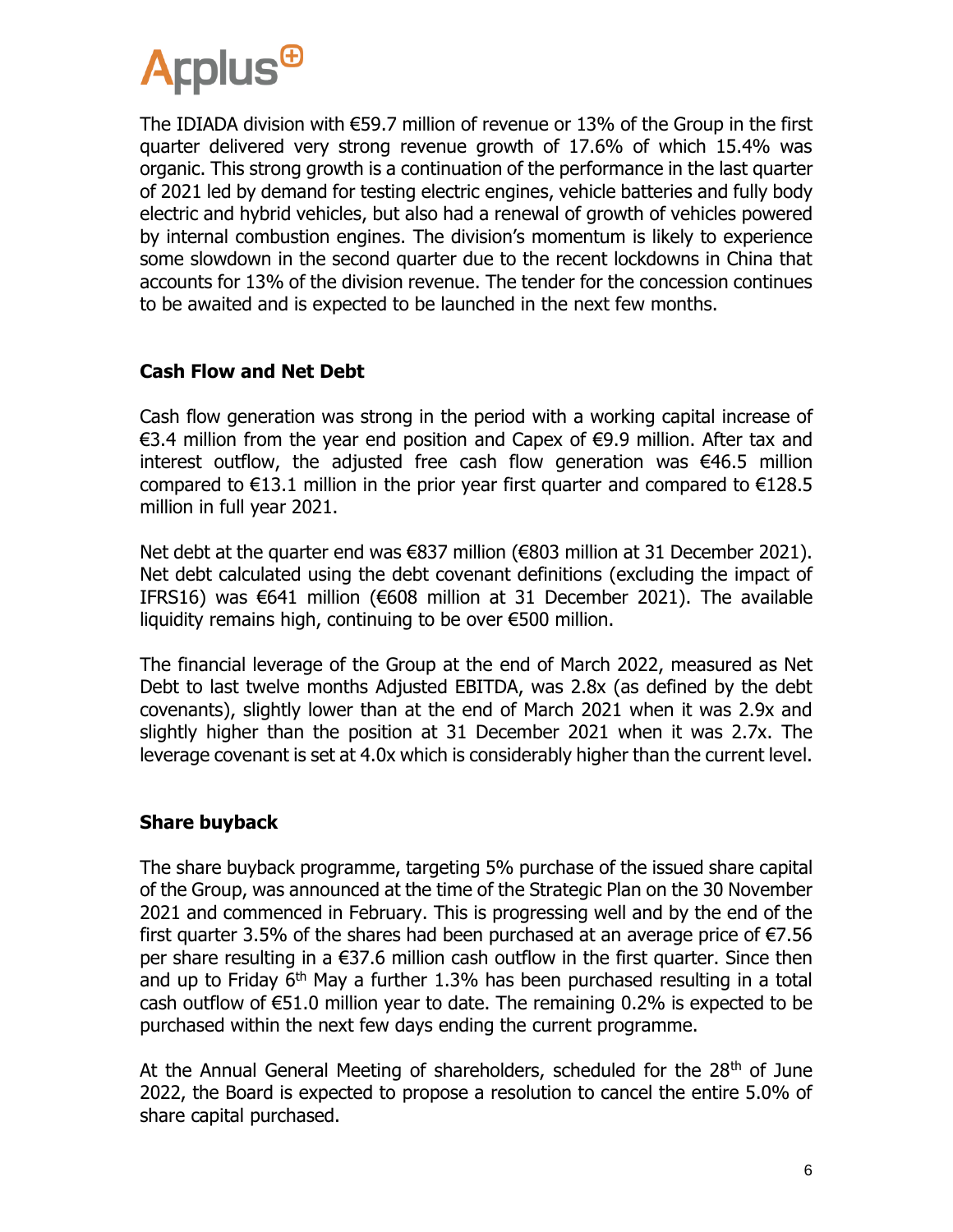

## **Outlook**

Whilst acknowledging the current level of global political and economic uncertainties, the Group remains confident of its business performance and maintains the outlook as reported in the FY21 Results which is fully in line with the Strategy Plan. The Group continues to focus on improving the quality of its portfolio through selected divestments of some non-strategic operations and acquisitions. Organic revenue is expected to increase mid to high-single digit and the adjusted operating profit margin to improve year on year, with this margin improvement expected to be between 30 and 40 basis points<sup>1</sup>.

1. Margin improvement includes the impact of the IDIADA Accelerated Depreciation and is before taking account of the benefit of any disposals

#### **For further information**

| <b>Applus+ Investor Relations:</b>                      |                 |                         |  |  |  |  |  |
|---------------------------------------------------------|-----------------|-------------------------|--|--|--|--|--|
| <b>Aston Swift</b>                                      | +34 93 5533 111 | aston.swift@applus.com  |  |  |  |  |  |
|                                                         |                 |                         |  |  |  |  |  |
| <b>Applus+ Media:</b>                                   |                 |                         |  |  |  |  |  |
| Maria de Sancha Rojo                                    | +34 691 250 977 | maria.sancha@applus.com |  |  |  |  |  |
|                                                         |                 |                         |  |  |  |  |  |
| Eauity Advisery, Eurene Einskung Clever Hering, Lenden: |                 |                         |  |  |  |  |  |

**Equity Advisory, Europe – Finsbury Glover Hering, London:** Justin Shinebourne +44 7771 840 593 justin.shinebourne@fah.com

#### **End of announcement**

This announcement is a translation of the first quarter 2022 trading update filed with the Spanish regulator, Comisión Nacional del Mercado de Valores (CNMV). In cases of discrepancy, the Spanish version filed with the CNMV will prevail.

#### **About Applus+ Group**

Applus+ is a worldwide leader in the testing, inspection and certification sector. It is a trusted partner, enhancing the quality and safety of its client's assets and infrastructures while safeguarding their operations. Its innovative approach, technical capabilities and highly skilled and motivated workforce of over 25,000 employees assure operational excellence across multiple sectors in more than 70 countries.

The company offers a complete portfolio of solutions placing a strong emphasis on technological development, digitalisation and innovation, as well as having the latest knowledge of regulatory requirements.